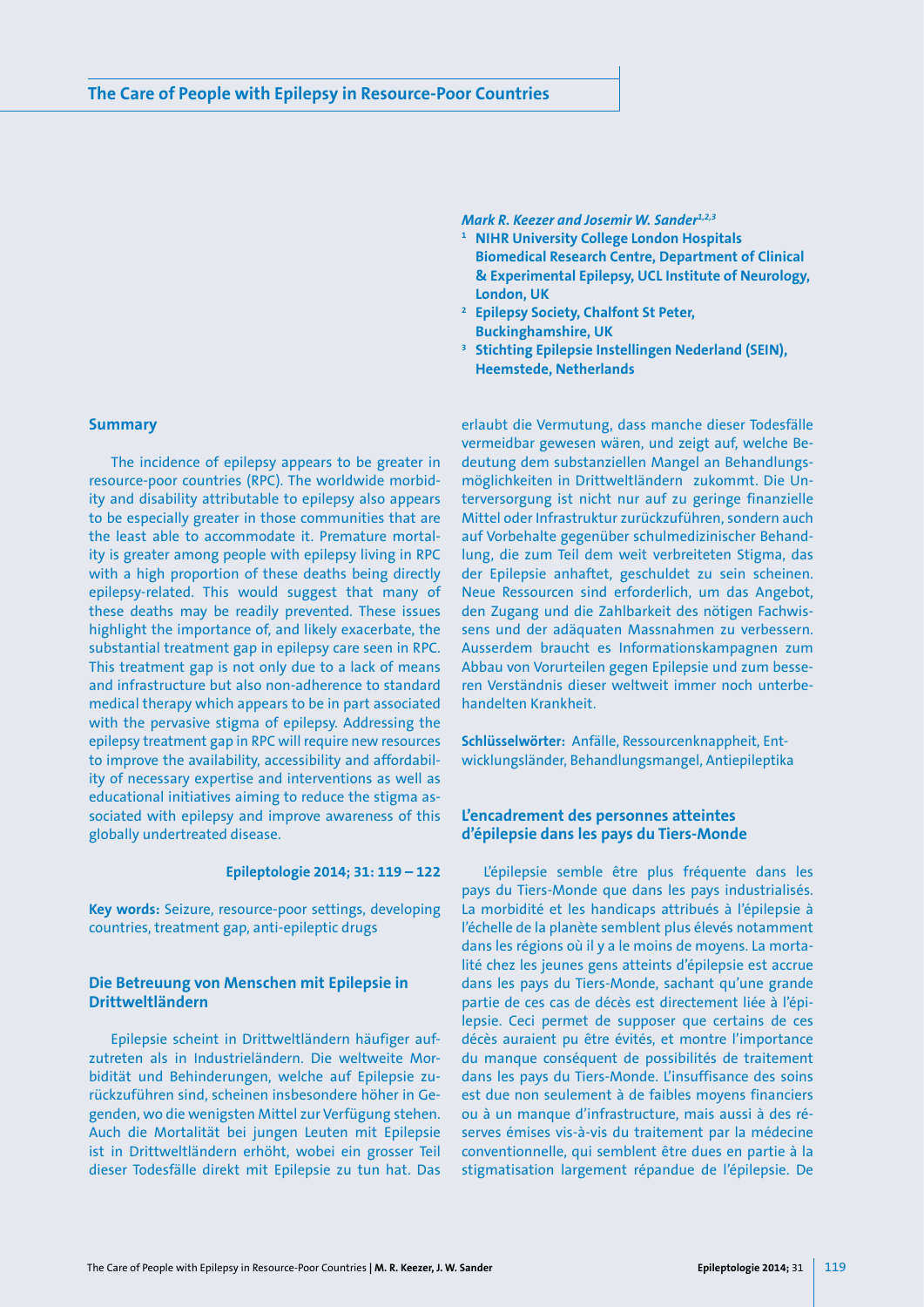nouvelles ressources sont nécessaires pour améliorer l'accès aux connaissances spécialisées requises et aux mesures adéquates, le tout à un prix abordable. De plus, il faut des campagnes d'information pour mettre fin aux préjugés à l'égard de l'épilepsie et mieux comprendre cette maladie toujours insuffisamment traitée dans le monde entier.

**Mots clés :** crises, pénurie de ressources, pays en voie de développement, manque de traitement, antiépileptiques

## **The burden of epilepsy in resource-poor countries**

The incidence of epilepsy is greater in resource-poor countries (RPC). It has been estimated that it is 50.4 per 100,000 persons per year in high income countries versus 81.7 per 100,000 persons per year in low to middle income countries (i.e. RPC) [1]. There appears to be a possible difference in the lifetime prevalence of epilepsy as well, reported to be 5.8 per 1000 (4.9 for active epilepsy) in high-income countries and 15.4 per 1000 (12.7 for active epilepsy) in RPC, although methodological issues limit the comparability of these different studies [2]. Based on similar data, the World Health Organization (WHO) has estimated that at the turn of the millennium 80% of the approximately 50 million people with epilepsy worldwide lived in RPC [3]. Epilepsy was reportedly responsible for 7 million disability adjusted life years (DALYs) worldwide, roughly 0.5% of the entire global burden of disease [3, 4].

The consequences of having epilepsy also seem to be more serious in RPC. In high-income countries, the overall relative risk of death in people with epilepsy has been reported to be between 1.6 and 3.0 times greater than those without [5, 6]. This may be tentatively contrasted to one recent Kenyan population-based study which reported that the risk of premature death was 6.5 times greater among people with (i.e. a seizure within the last year) convulsive epilepsy versus those without (standardised mortality ratio=6.5; 95% CI: 5.0, 8.3) [7]. A similar study in China reported an almost five-fold increase (standardised mortality ratio=4.9; 95%CI: 4.0, 6.1) [8].

Not only does the risk of premature mortality appear to be greater among PWE in RPC, it appears that the majority of deaths are directly epilepsy-related (e.g. status epilepticus, falls, drowning) [7 - 9], in contrast to what happens in countries such as the UK [5]. These differences, if accurate suggest that many of these premature deaths in RPC may be readily prevented [10].

#### **The treatment gap in resource-poor countries**

The treatment gap in epilepsy is generally defined as the proportion of PWE who require but do not receive treatment. This gap is almost always less than 10% in high-income countries but has been reported to be above 75% in low-income countries [11]. It is likely that there are multiple reasons for the treatment gap in RPC, the most prominent of which are the relative lack of availability (e.g. not approved for sale in a particular jurisdiction), accessibility (e.g. only located in urban centres that are difficult to travel to without sufficient transportation infrastructure) and affordability of necessary medical resources as well as the barrier to treatment that exists as a result of the enduring stigma of epilepsy. These have been summarized as the four "A"s of the epilepsy treatment gap: availability, accessibility, affordability and awareness [12].

In a bid to measure the global distribution of epilepsy-related resources, a survey of health care providers in 160 WHO member states and territories, representing 97.5% of the world's population was carried out in 2005 [13]. It was found that CT scan and electroencephalography (EEG) were available in 96% and 92% of countries in the Americas but only 67% and 78% in Southeast Asia, respectively [13]. This differential in resource availability was especially marked for more specialized investigations and interventions. Magnetic resonance imaging and long-term video-EEG monitoring were available in 100% and 80% of countries in Europe but only 21% and 26% in Africa, respectively [13]. Epilepsy surgery was available in 66% of high income countries but only 13% of low income countries [13]. Perhaps most importantly, given that epilepsy remains a clinical diagnosis and is generally managed medically, a separate 2004 WHO report found that while there is at least 1 neurologist per 100,000 inhabitants in most of Europe and North America, they found fewer than one neurologist per million inhabitants in sub-Saharan Africa and Southeast Asia, leaving a dearth of expertise to manage this sometimes complex disease [14].

Four effective AEDs, namely phenobarbital, phenytoin, carbamazepine and sodium valproate are tentatively available in almost all countries in the world [13, 15]. That said, the cost of even these older AEDs may be so high that it renders them practically unavailable, adding to the treatment gap in epilepsy. One study examining the affordability of certain AEDs in 46 RPC estimated that carbamazepine costs an amount equivalent to 2.7 to 16.2 days of wages for the lowest-paid government worker [16]. Disconcertingly, the public sector patient price for carbamazepine in these RPCs was also found to be 4.95 times higher than international reference prices (adjusted for various local factors to increase comparability between countries).

Limitations in resource availability, accessibility and affordability are only partly responsible for the large treatment gap seen in RPC. Non-adherence to pre-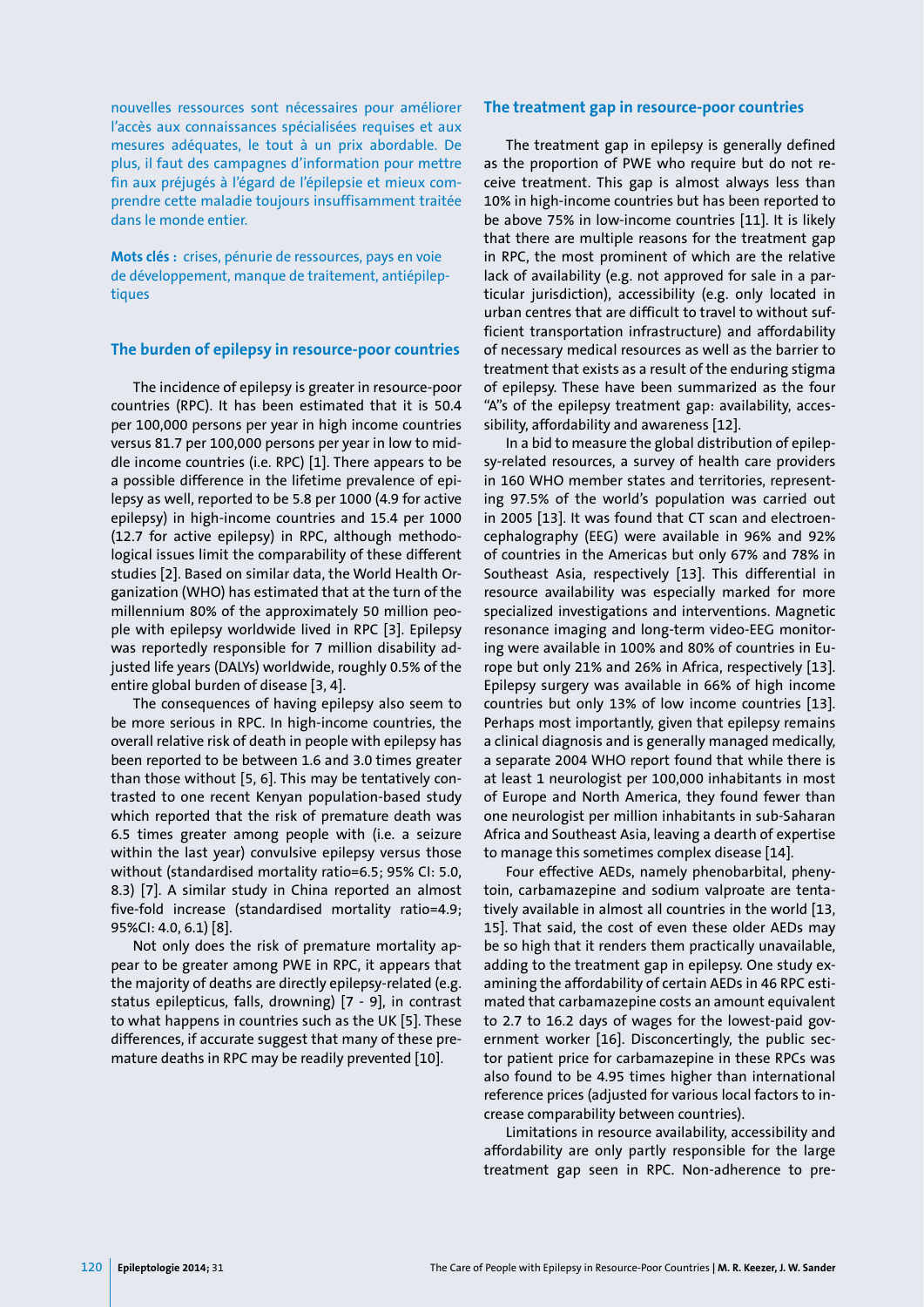scribed medical therapy is also an important barrier to standard medical provision and treatment, what has been referred to as the "secondary treatment gap" [17]. Various studies have reported adherence to AEDs in RPCs after suitable medical consultation to be as low as 32% to 38% [18, 19]. A recent systematic review identified a number of major risk factors for AED non-adherence in RPCs, two of which were holding to superstitious and cultural beliefs and adherence to traditional treatments [20].

In high-income countries, epilepsy stigma is generally informal and unspoken. In RPCs the stigma and subsequent repercussions are arguably more overt, concrete and even institutionalized [21, 22]. In a number of east Asian languages, the word for epilepsy is pejorative, referring to a type of madness [23]. In a large survey of people in southern India, 27% of respondents believed that epilepsy is a mental illness, 15% believed that it is caused by "an ancestor's sin", 10% would not allow their child to play with another child with epilepsy and 46% believed that PWE could not be employed [24]. This stigma may lead to social isolation and disenfranchisement (including marital and educational limitations and the associated socioeconomic repercussions), all of which appear to motivate many PWE to not seek proper medical attention or to be non-adherent to prescribed therapy, both of which exacerbate the treatment gap [22].

### **Addressing the treatment gap**

Epilepsy is a major global issue but important advances can be made at a relatively low cost. One costanalysis estimated that treating 50% of PWE worldwide would reduce the current global disability burden of epilepsy (measured in DALYs) by 13% to 40% and at a cost of only 0.20-1.33 international dollars per person per year [25]. It was suggested that phenobarbital and phenytoin were the most cost effective, costing between 4.4 and 18.3 times less than carbamazepine or sodium valproate [25]. Other studies have reported similar findings [13].

Improving the epilepsy treatment gap in RPC will likely require not only improved access to AEDs, medical facilities but also the education of all stakeholders to combat the obstructive effect of stigma. One example of what relatively modest but potentially effective measures can be undertaken are the recent proposal of a new Korean-language term for epilepsy, changing it from "mad sickness" to one that directly translates to "cerebroelectric disorder" [23]. One longitudinal study in Zimbabwe found that a 1-day training workshop for primary health care personnel led to a 74% increase in the number of people treated for epilepsy [26]. Other studies have also shown promising results for AED treatment programmes [27, 28]. That said, not all education programmes are equally effective. Two different cohort studies have reported that simply giving information pamphlets to patients has little effect on AED adherence [26, 29]. In addition to general strategies aimed at reducing the treatment gap, targeted programmes are also possible, addressing specific risk factors in RPC. A study in Honduras showed a significant decrease in the prevalence of epilepsy due to neurocysticercosis, reported in some RPCs to be responsible for up to 36% of all epilepsy cases [30, 31], from 37% (33/90) to 14% (5/36) at the end of an eight year public health campaign [32].

"Out of the Shadows" is a global campaign and joint initiative of the ILAE, IBE and WHO, whose goal is to increase awareness and understanding and reduce the stigma associated with epilepsy as well as to help regional authorities identify and address the needs of PWE in RPCs [33]. Acknowledging that different settings will have specific needs, a useful model for epilepsy care has been described, one that incorporates stakeholders at the community and primary care level but provides for specialized care when necessary, promoting the efficient use of available resources and infrastructure as well as the importance of education of not only patients but health care providers and the wider community [34]. It is initiatives such as these that seek to implicate and educate local stakeholders as well as provide the necessary medical resources and infrastructure that likely stand the greatest chance of improving the care of PWE in RPCs.

### **References**

- *1. Ngugi AK, Kariuki SM, Bottomley C et al. Incidence of epilepsy: a systematic review and meta-analysis. Neurology 2011; 77: 1005-1012*
- *2. Ngugi AK, Bottomley C, Kleinschmidt I et al. Estimation of the burden of active and life-time epilepsy: a meta-analytic approach. Epilepsia 2010; 51: 883-890*
- *3. Leonardi M, Ustun TB. The global burden of epilepsy. Epilepsia 2002; 43(Suppl 6): 21-25*
- *4. de Boer HM, Mula M, Sander JW. The global burden and stigma of epilepsy. Epilepsy Behav 2008; 12: 540-546*
- *5. Neligan A, Bell GS, Johnson AL et al. The long-term risk of premature mortality in people with epilepsy. Brain 2011; 134: 388-395*
- *6. Forsgren L, Hauser WA, Olafsson E et al. Mortality of epilepsy in developed countries: a review. Epilepsia 2005; 46(Suppl 11): 18-27*
- *7. Ngugi AK, Bottomley C, Fegan G et al. Premature mortality in active convulsive epilepsy in rural Kenya: causes and associated factors. Neurology 2014; 82: 582-589*
- *8. Mu J, Liu L, Zhang Q et al. Causes of death among people with convulsive epilepsy in rural West China: a prospective study. Neurology 2011; 77: 132-137*
- *9. Diop AG, Hesdorffer DC, Logroscino G, Hauser WA. Epilepsy and mortality in Africa: a review of the literature. Epilepsia 2005; 46(Suppl 11): 33- 35*
- *10. Jette N, Trevathan E. Saving lives by treating epilepsy in developing countries. Neurology 2014; 82: 552-553*
- *11. Meyer AC, Dua T, Ma J et al. Global disparities in the epilepsy treatment*